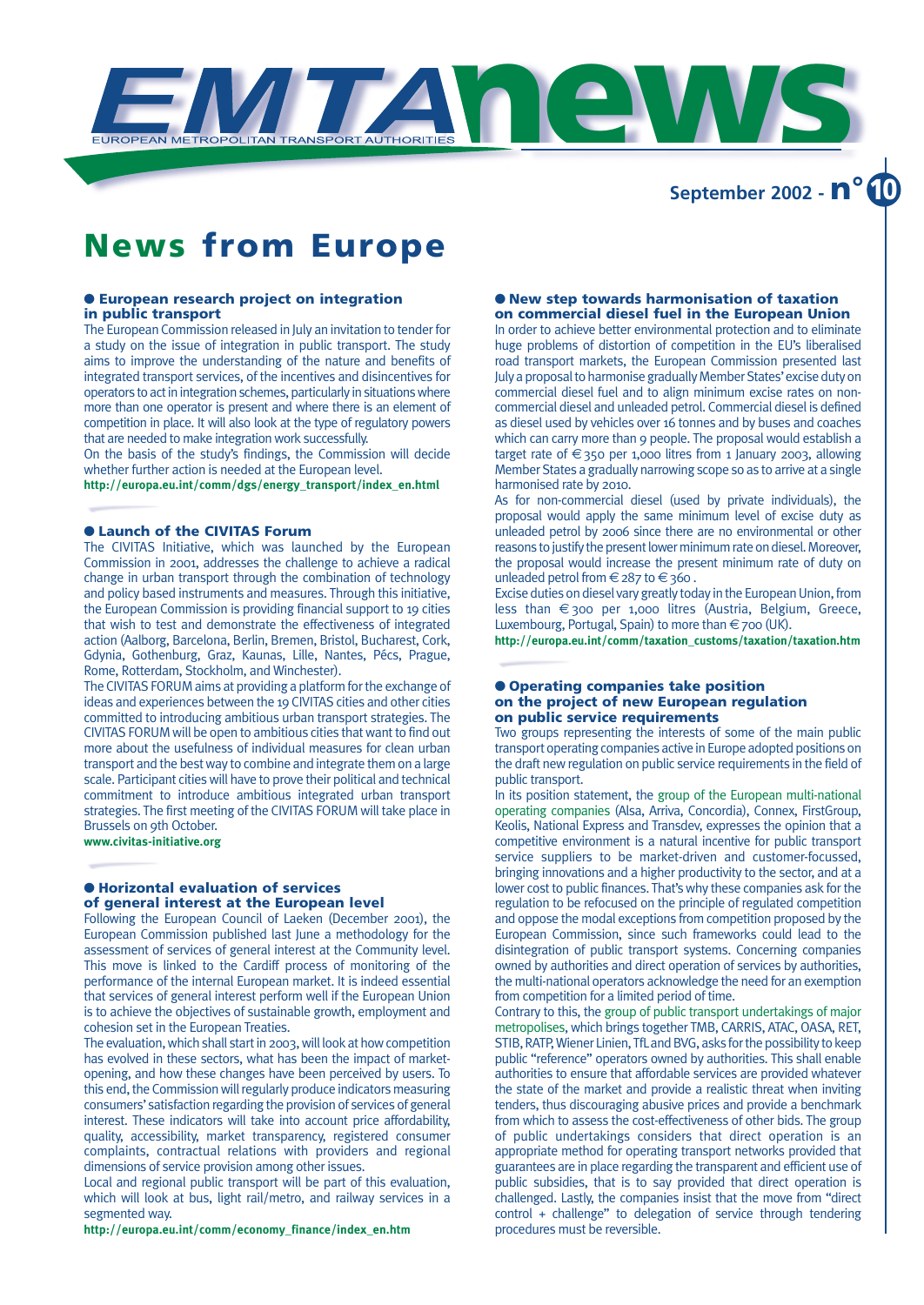## **News from the cities**

### ●**COPENHAGEN: metro will start operations in October**

The first phase of the Copenhagen metro will be inaugurated on 19th October. This phase is 14.5km long. The phase 2A shall start operations in May 2003, phase 2B at the end of 2003, and the last part, running to the Airport, in 2007. The total length will reach 21km, half of which elevated, and the rest in tunnels. There will be 22 stations, nine underground and 13 elevated.

34 trains will be on operation, each with a capacity of 300 passengers (96 seated and 204 standing). The average travelling speed will reach 40km/h. The metro will run around the clock with headways of 90 seconds at rush hours. During the night, trains will run every 15 minutes. Trains will be fully automatic, but there will be a metro steward in each train. His job will be to check the tickets, provide information and help the passengers.

75,000 passengers are expected daily.

Works were carried out by the international consortium Comet, and the rolling stock will be supplied by the Italian manufacturer Ansaldo. The company Metro Service A/S, a subsidiary of Ansaldo, will be in charge of operations and maintenance of the system for the first  $5$  years.

The total cost of the system will amount to  $\epsilon$ 1.45bn. It will be financed by loans that will be paid back in 25-30 years. Revenues will come from three main sources:

• ticket sales,

• sale of land by the Ørestad Development Corporation, a public company owned by the City of Copenhagen (55%) and the Danish State (45%) with an aim to developping the new Ørestad neighbourhood of 310 ha that will be served by the metro (20,000 new inhabitants, 60,000 new jobs and 20,000 students),

• contributions from the County of Copenhagen and the City of Frederiksberg. **www.m.dk**

### ● **EDINBURGH: city centre road tolls get green light from residents**

The projects of road tolls in Edinburgh, the capital city of Scotland (500,000 inhabitants), are likely to go ahead after a majority of residents supported the plan to introduce a  $\epsilon$ 3.2 charge to enter the city centre between 7 am and 7 pm at a consultation carried out by the Municipality last summer. The charging proposals, which would be introduced in 2006 at the earliest, are aimed at reducing congestion and helping to pay for transport improvements such as a tram network. The initiative is indeed expected to provide about  $\epsilon$ 1.4bn over 15 years. Other results from the consultation showed that 88% of people are strongly in favour of devoting more money on alternatives to the private car and that more than three quarters of people also favour speed limits of 20 mph (35 km/h) in the streets of the city. The final decision about the introduction of road tolls will be reached in November by the City Council. **www.edinburgh.gov.uk**

### ● **FRANKFURT: new steps reached by RMV to provide high quality public transportation**

• special fares for long distance travellers on RMV region.

Since 1st August, long-distance travellers on DB national railways have access to reduced fares (up to  $45%$  of price reduction) if they use local public transport once they have arrived in the RMV region. This new offer results from an agreement between RMV and DB.

### • new quality standards for buses in the RMV Region.

The RMV board decided in June to set some minimum standards for all buses in the RMV Region, both for local and regional services. All vehicles will have to be low-floor, airconditioned, and less than 12 years old. Some space will be provided for rolling-chairs and advertisements preventing passengers from having a clear view will be forbidden. This decision will mean higher investments from operating companies to meet the new requirements, but companies will also benefit from this measure that will enable them to have better rolling stock and thus be more competitive.

### • all regional services will be procured through tendering procedures in 2014.

The RMV board decided in June that all regional transport services, for which RMV is responsible, shall be procured through tendering procedures within 8 years for buses, and 13 years for rail services. The regional network will have to be split into economically coherent bundles of routes. The sub-networks will be procured progressively between 2004 and 2009 for bus routes. Concerning railways, the scheme will consist in three major steps:

- the routes with little rolling stock and bigger feeding axes (2004-2012)

- the main regional routes (2005-2012)

- and, lastly, the metropolitan S-Bahn network (2014)

This schedule aims to help companies prepare themselves and enable as many as possible to take part in the coming tendering procedures. **www.rmv.de**

### ● **Contactless ticketing in 2003 in LISBON**

Carris, the operator of the public transport systems of the Portuguese capital city, will introduce new ticketing technology at the beginning of 2003 in a dual system :

• contactless smartcards for season passes, • magnetic technology for other tickets.

New automatic vending machines will be installed in stations.

The new card will be called Lisboa Viva. It will enable the company to have a precise knowledge of trips (origins and destinations, times of trips, etc.). It shall also help fight against fraud and thus increase revenues from fares.

The cost of the whole project, which includes

the purchase of automatic vending machines, validating machines and on-board computers, amounts to  $\epsilon$ 11m. Carris selected the company Novabase to implement it. **www.carris.pt**

### ● **LYONS: electronic ticketing to improve quality of service and help fight against fraud**

SYTRAL, the public transport authority of the Lyons metropolitan area (1.4m inhabitants) introduced electronic ticketing for the 250,000 owners of season passes on 1st July. This new technology goes with a revolution in the habits of passengers, who now have to validate their tickets every time their travel by public transport. This decision aims to fight against fraud, which reaches a record level of 20% of travellers in Lyons, generating yearly losses in sales of  $\epsilon$  20m for the public transport authority. The fight against fraud has also led to the setting up of toll gates at the two main stations of the metro network.

The automatic validating machines are equipped to read both electronic contactless passes and single tickets, that keep the magnetic technology. A communication campaign has been launched to help passengers get used to this new habit. The contactless smartcard, called Técély, will be personalised and have a validity of 3 years. Travellers will refill their card every month in the vending machines. This new electronic technology will also enable the authority to have a better knowledge of its customers and of their mobility. It will also contribute to the integration of public transport systems of the Lyons metropolitan area with those of nearby territories.

The cost of the project reached  $\in$  46m, and included the purchase of 320 automatic vending machines, 4,400 validating machines for metro stations and on board buses and tramways, and lastly 300 electronic controlling machines for ticket inspectors of the operating company.

**www.sytral.fr**

### ● **Strong increase of light rail patronage in ENGLAND**

The British Department for Transport announced that the number of passenger journeys on light rail systems in England increased by 6% between 2000 and 2001 and reached 127.3 million trips.

There are currently six light rail systems in operation in England:

•Croydon Tramlink, opened in 2000, covers 28 km on three lines in London (18.2 m journeys  $in 2001$ 

• Docklands Light Railway, opened in 1987 for a total route length of 27 km in the London Docklands (41.3 m journeys),

• Manchester Metrolink, first opened in 1992, covering 39 km (18.2 m journeys),

• Midland Metro, opened in 1999 on 20 km between Birmingham and Wolverhampton (4.8 m journeys),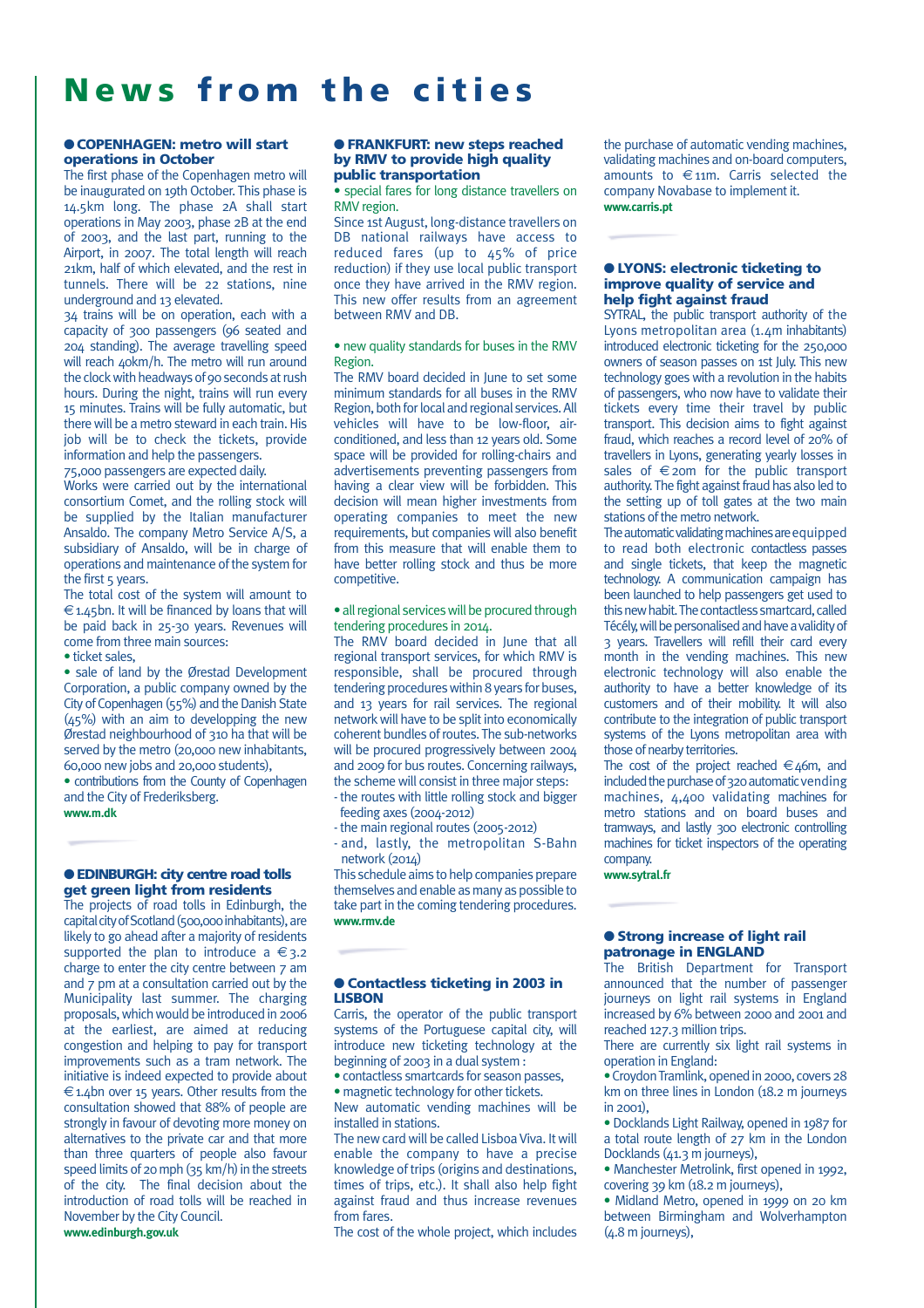•Sheffield Supertram opened in 1994 on 29 km (11.4 m journeys),

• Tyne and Wear Metro, opened in early 1980s, covering 77 km in Newcastle (33.4 m iourneys).

A new system is currently under construction in Nottingham (14 km, due to open in 2003). Further new systems have been approved in Leeds and Portsmouth, as have extensions in Manchester.

**www.dft.gov.uk**

(creation of parkings for bikes, showers and wardrobes to change clothes).

The project has received  $\in$  6.5 m of grants from the Québec Department of Transportation. The targeted market of employer programmes is made of 115,000 employers and 35 universities and colleges. The objectives set by AMT for 2005 are that 250 employers have voluntarily signed an employer programme, with the public sector employers setting the example. This could lead to a 10% drive-alone reduction among participating employers.

**www.atm.qc.ca**

### **News from others continents**

### ● **MONTREAL: Allego, a dedicated strategy to change mobility patterns of employees**

The Agence Métropolitaine de Transport (AMT) of Montreal was created in 1996 so as to organise and co-ordinate the supply of public transport in the metropolitan area of Montreal (3.2 m inhabitants), the largest city of the province of Québec (Canada). It supervises the activities of 21 local transit authorities on a territory made up of 63 municipalities.

AMT aims to increase public transport patronage through improvements of the quantity and quality of public transport supply, but also through a policy of demand management (fiscal incentives, parking policy). Employer programmes are part of this policy.

Each employer programme signed between AMT and an employer starts with a survey of the mobility patterns of employees. An action plan is then devised so as to promote the use of alternatives to the private car, and a monitoring enables to follow the results achieved. The whole project has been branded "Allego".

The tools proposed by AMT to employers taking part in one such programme concern:

• car-pooling, with the setting-up of dedicated software, communication devices, and incentives to convince the employees reluctant (such as the guarantee of car-poolers to have a parking lot close to their offices or the commitment by the employer to pay a taxi for employees renouncing to take their car in case a problem happens with car-pooling),

• improvement and customisation of the public transport supply (shuttle service, adaptation of schedule, sale of tickets in the company, move of bus stops closer to the company, etc.),

• organisation of workshops of awareness on the alternatives to the private car to employees,

• incentives to bike or to walk to work

### ● **SYDNEY: increased bus patronage thanks to bus priority lanes**

According to the Roads and Traffic Authority (RTA) of Sydney (Australia), the bus priority lanes set up since 1997 have led to increased bus patronage and reduced congestion. The RTA estimates that the 10 bus priority lanes in the Sydney Central Business District have led to a 22 to 27% improvement of travel time of buses on Sydney's most congested routes. The bus lane created on the Sydney Harbour Bridge has for example reduced bus travel from Sydney's suburbs to the Central Business District by 5 to 20 minutes and has increased patronage by 5 to 23%.

A survey showed that 91% of all Sydney people support bus lanes at peak hours and 89% say buses carry more people and should have priority.

**www.rta.nsw.gov.au**

## **Analysis**

### **Transport Direct: multi-modal information for any trip in the UK**

The Transport Direct programme was announced in July 2000 as part of the British Government's 10-year Transport plan. The aim of the programme is to provide the traveller with all the information they need before and during a journey anywhere in the UK and with the ability to buy the associated tickets. The vision covers travel by all modes - air, car, train, tram, tube, taxi, bus, coach, ferry, bike and on foot - plus, importantly, mixtures of these modes.

The centrepiece of Transport Direct will be a one-stop information point for all forms of travel information. In addition to schedules and details of any disruption on the chosen route, travellers will be able to look at maps of the area they are intending to visit. There will also be information for disabled travellers. Further services may be incorporated, such as information on places of interest, hotels or restaurants.

Transport Direct aims to exploit new forms of communication technology. Ultimately, it will be possible to access travel information via the Internet, digital TV, mobile and WAP phones, other handheld devices and kiosks in streets and places like public libraries. The Transport Direct programme will take seven to ten years to implement. By 2003, it is expected to include:

• real-time train operating information,

• real-time information on many local bus services,

• multi-modal travel information on the Internet, covering road journeys as well as public transport modes at a single point of contact,

• booking of long-distance multi-modal journeys on the internet,

• development of Internet-based maps, which allow travellers to examine public transport options both for visiting a specific venue and for general travel around an area they are considering visiting.

Many aspects of Transport Direct are already available, and a number are provided by the private sector and by local authorities. Transport Direct is not aiming to compete with any of these services. The Government sees Transport Direct as providing the glue that will enable these different services to stick together, so that the traveller can easily examine all the options and make mixing modes much more straightforward.

The money required to develop and maintain Transport Direct is likely to be generated from a number of sources:

• transport operators are likely to see increased patronage for their services, leading to revenue gain - the carrier benefit, • commission can be earned for ticket sales

- the retailer benefit,

• some services, particularly those tailored to an individual's needs, could be charged value-added service income,

• additional mobile communications traffic and the opportunity to target non-transport services may lead to further income.

Public funding will be provided in areas where there is a social need rather than commercial to develop information services or where some research is needed to enable a truly comprehensive service to be available to the public. Public funds are likely to be directed to development costs, rather than to providing continuing revenue once a service is running.

Transport Direct can be looked at as a form of shopping mall: a way of providing the common roof, the warmth, the security, the map pointing the consumer in the right direction. The mall leads to a number of individual shops, each of which might sell the necessary ticket, and because they are all in the same place, it is easy to drift between them. If the consumer would prefer not to use the mall, the shops also have a doorway directly on the street, allowing the consumer to walk straight in and purchase a ticket immediately.

The contract for designing, building and operating the Transport Direct Internet Portal will be awarded in November. **www.dft.gov.uk**